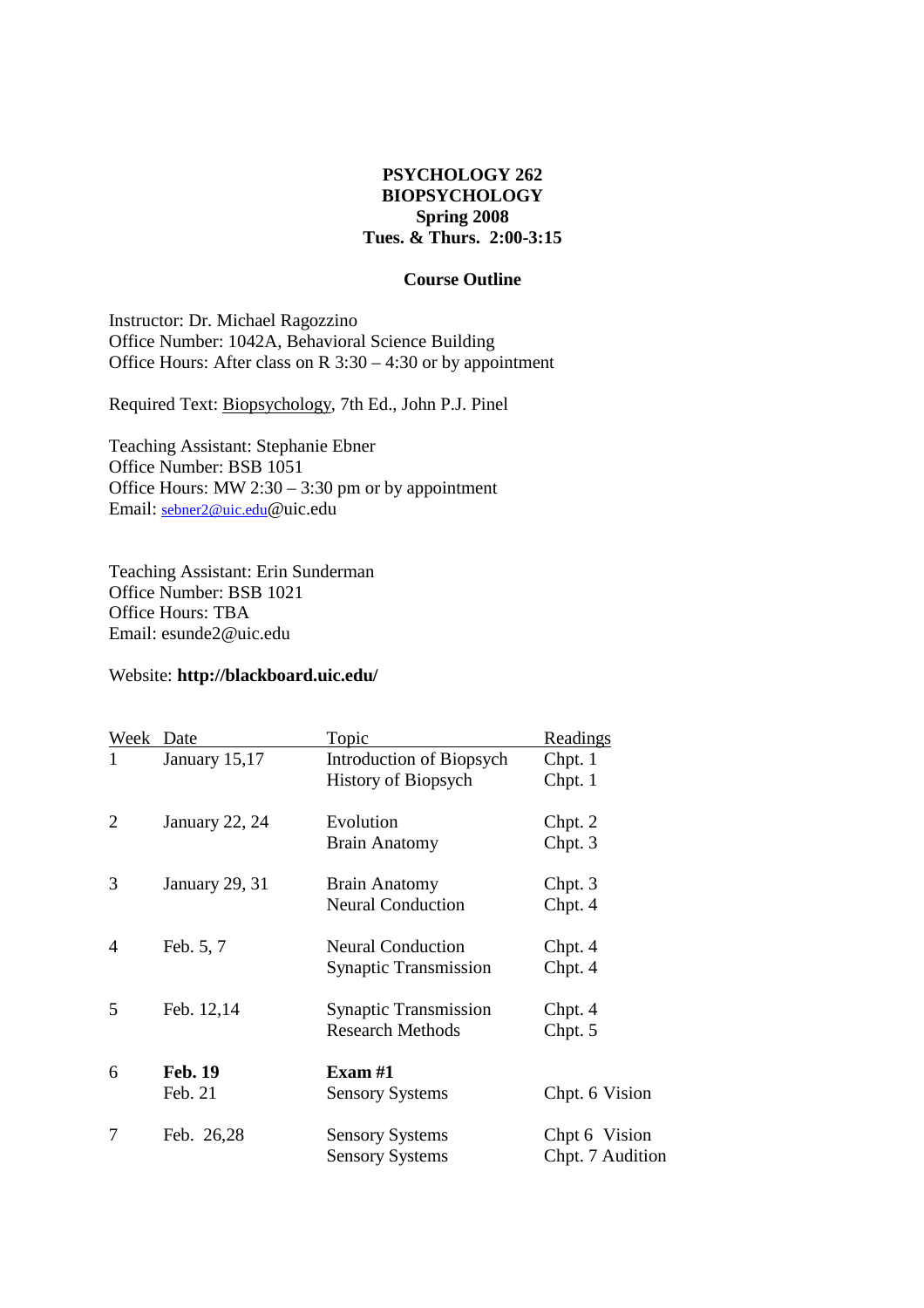| 8  | March 4                     | <b>Sensory Systems</b>                             | Chpt. 7 Somatosensation |
|----|-----------------------------|----------------------------------------------------|-------------------------|
|    | March 6                     | <b>Sensory Systems</b>                             | Chpt 7 Somatosensation  |
| 9  | <b>March 11</b><br>March 13 | Exam $#2$<br>Hormones & Sex                        | Chpt. $13$              |
| 10 | March 18                    | Hormones & Sex                                     | Chpt. $13$              |
|    | March 20                    | Hormones & Sex                                     | Chpt. 13                |
| 11 | March 25<br>March 27        | Spring Break – No Class<br>Spring Break – No Class |                         |
| 12 | April 1                     | Sleep & Dreaming                                   | Chpt. $14$              |
|    | April 3                     | Sleep & Dreaming                                   | Chpt. $14$              |
| 13 | April 8<br>April 10         | Exam $#3$<br>Memory and Amnesia                    | Chpt. 11                |
| 14 | April 15                    | Memory and Amnesia                                 | Chpt. 11 Paper Due      |
|    | April 17                    | Memory and Amnesia                                 | Chpt. 11                |
| 15 | April 22                    | Emotions                                           | Chpt. $17$              |
|    | April 24                    | Emotions                                           | Chpt. 17                |
| 16 | April 29                    | <b>Psychological Disorders</b>                     | Chpt. $18$              |
|    | May $1$                     | <b>Psychological Disorders</b>                     | Chpt. 18                |

# **FINAL EXAM: Tuesday, May 6th 3:30 – 5:30 pm**

#### Attendance

 Regular attendance is strongly recommended but not required. Attendance on exam days is mandatory. **NO MAKE-UP EXAM WILL BE GIVEN**. There are no exceptions to this rule.

## Exams

 There will be three sections exams and a final exam during the semester. The exam format will consist predominantly of multiple choice questions and a few short answer questions. The material for the exams will come primarily from lectures with the addition of some material not covered in lecture, taken directly from assigned readings in the book. The final exam will be 1/3 comprehensive and 2/3 from the last three weeks of lectures and readings. **Importantly, one must be on time for each examination. Once the first person turns in their exam no exams will be passed out.** 

## Paper: A Day in Your Life and Brain

 This writing assignment requires your to write about 4 different activities or events in their daily life and discuss what brain areas, brain mechanisms and/or physiological responses are associated with those different activities. The activities you describe should be experiences you actually have along with explaining the brain mechanisms that are involved. For example,